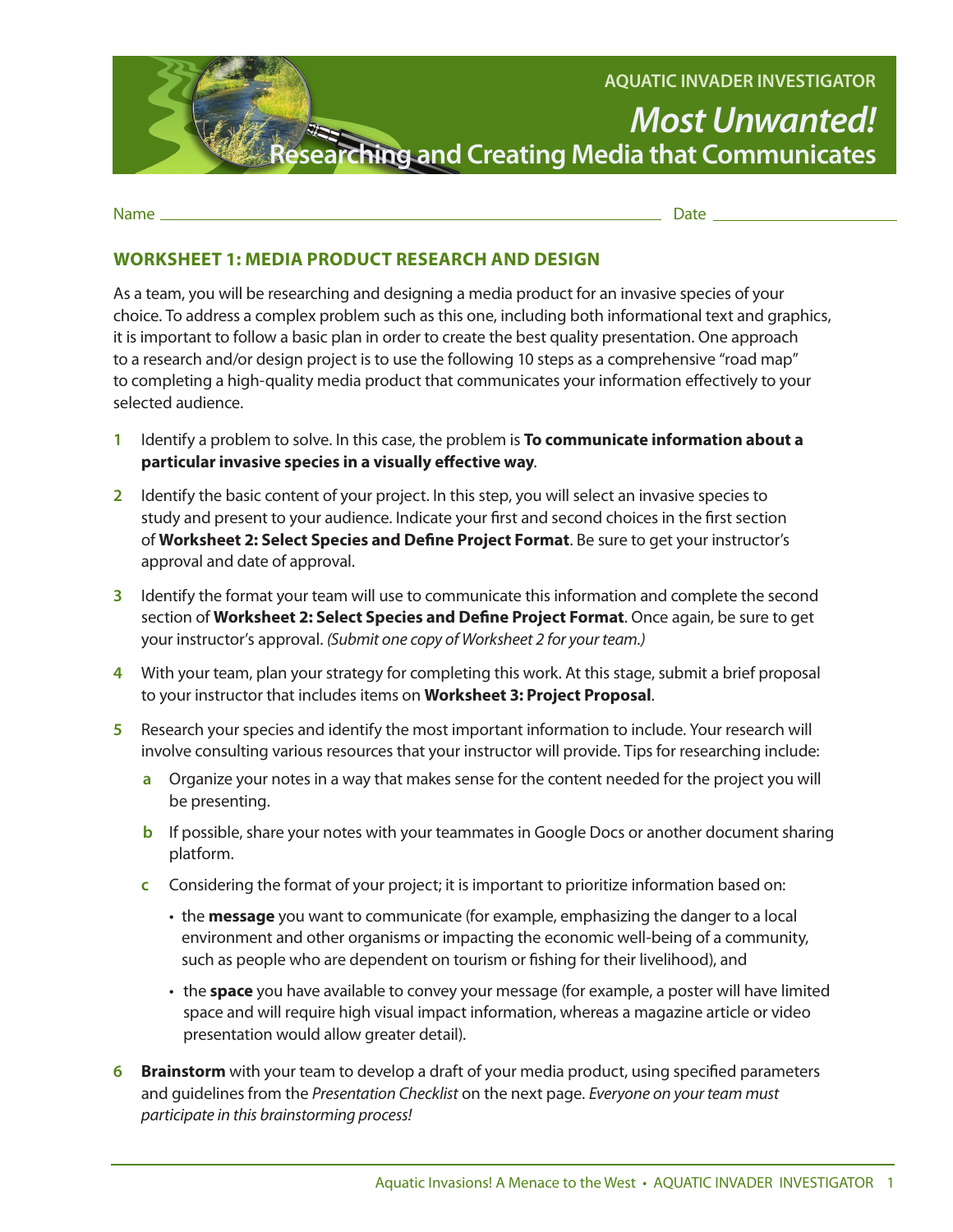**Thumbnails:** If you are creating a static visual product (e.g., poster, brochure, illustrated magazine article, mural), develop pencil, ink, or digital thumbnail sketches of your final product. Thumbnails are quickly sketched drawings showing basic placement of graphic elements (type, illustrations, photographs, charts, graphs, etc.). As your team shares ideas, the thumbnails can be small and sketchy to start, to define the basic content and layout. As you reach consensus on what your message is and what you would like to include, the drawings can be larger and more detailed as you refine your ideas and identify the graphic elements you will include.

**Storyboards:** If you are working on a video, animation, slide show (PowerPoint), or website format, use storyboards to lay out the progression of frames in your project. Storyboards are similar to thumbnail sketches, in that they are sketched quickly, but instead of consisting of only one frame, they show the progression of frames from the introduction through the end of the video or slide show. Again, you can use pencil, ink, or digital media to create your storyboard. Save all versions of the thumbnails and storyboards (even the dopey-looking ones!), as they can be useful as you continue to work on your design.

**Text:** As part of the brainstorming process, you will also start to develop the text you will include with your media product, based on your previous species research and on the requirements and constraints of your project. *Remember that all text on your final submission must be typed.* 

- **7 Feedback:** Request preliminary feedback from your peers (fellow teammates and other students) and/or your "boss" (in this case, your instructor). Ask questions such as, "Does our proposed idea communicate the important information about our species?", "Is there anything we could add (or subtract) to make our message more clear?", or other questions that you determine will help you refine your message and your product. Write down their responses and, as a team, discuss which suggestions you should incorporate (or remove), how you will do that, and any other actions that will help clarify your message. If your team would like more feedback, this step can be repeated a couple of times, as you refine your ideas.
- **8 Refine your concept** in more detailed sketches, incorporating feedback you have received. Revise the text for your project (or script for your video or slide show), and make sure it will fit in the space you have available and still convey a strong message (for example, don't make the text on a poster too small—people need to be able to read it from a distance and you don't want dense text to crowd out your visual message).
- **9 Finalize** the design of your media product. In this step, you will use the tools and materials available to put together a final version of your project. With your instructor, make sure you have the computer resources available (for text or graphics or both), and if you need other supplies, make sure those are available as well. *Remember that all text on your final product must by typed!*
- **10** Present your team's project and evaluate all projects, including your own. Use **Worksheet 4: Project Evaluation** to complete the questions and/or complete the scoring chart for each project, and your own. Your instructor will determine whether each student will complete a form or each team will complete one form together.